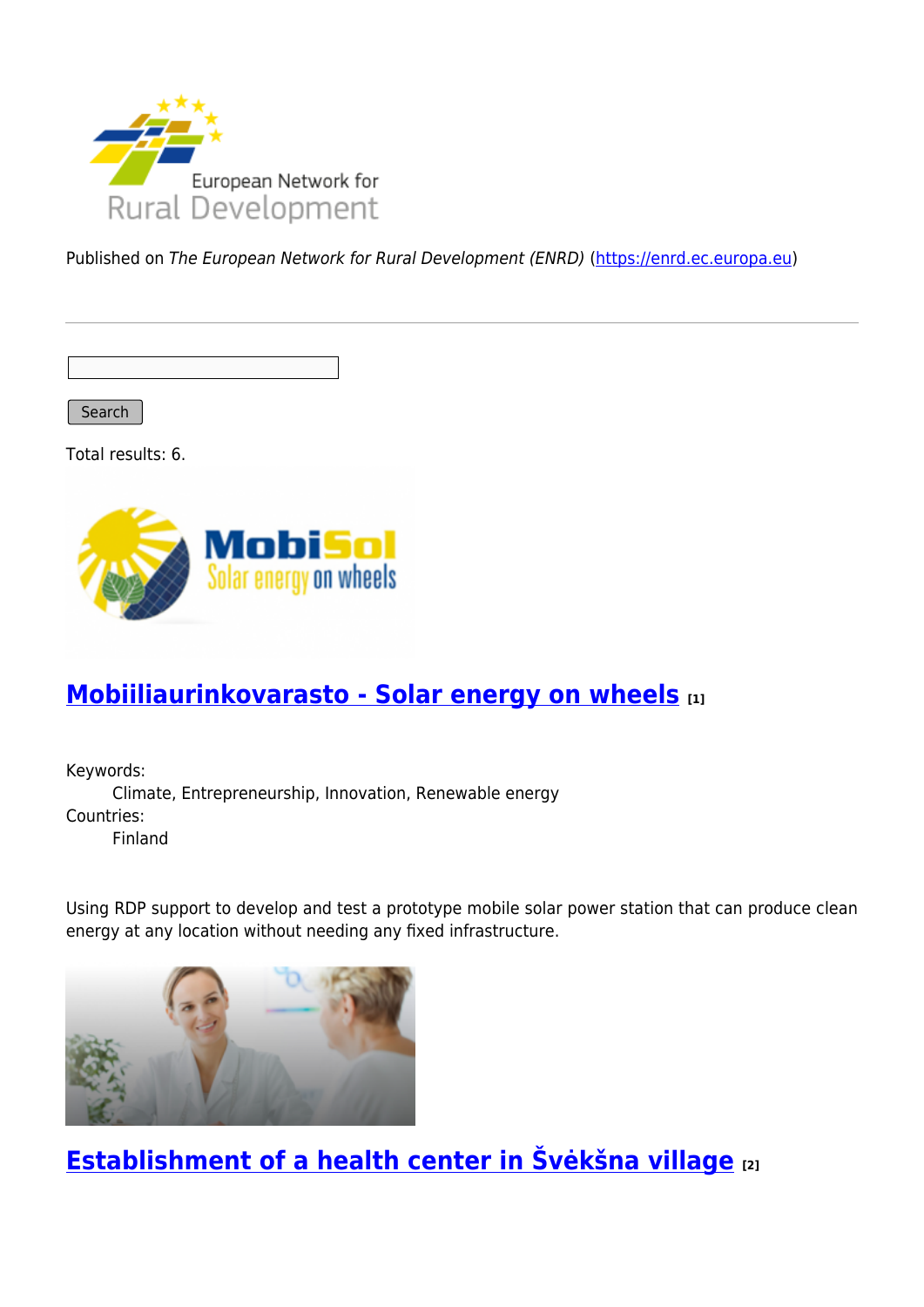### Keywords: Entrepreneurship, Healthcare, Rural services Countries:

Lithuania

A project used Rural Development Programme (RDP) funding to ensure easy access to medical and aftercare services for rural residents.



## **[Littles Ltd. – Setting up a new production line](https://enrd.ec.europa.eu/projects-practice/littles-ltd-setting-new-production-line_en) [3]**

Keywords:

Competitiveness, Entrepreneurship, Farm restructuring/modernisation, Job creation, Product quality, Rural business, Sustainability

Countries:

United Kingdom

A family business, trading high quality instant coffee, used EAFRD support to expand its business by installing a new more efficient production line.

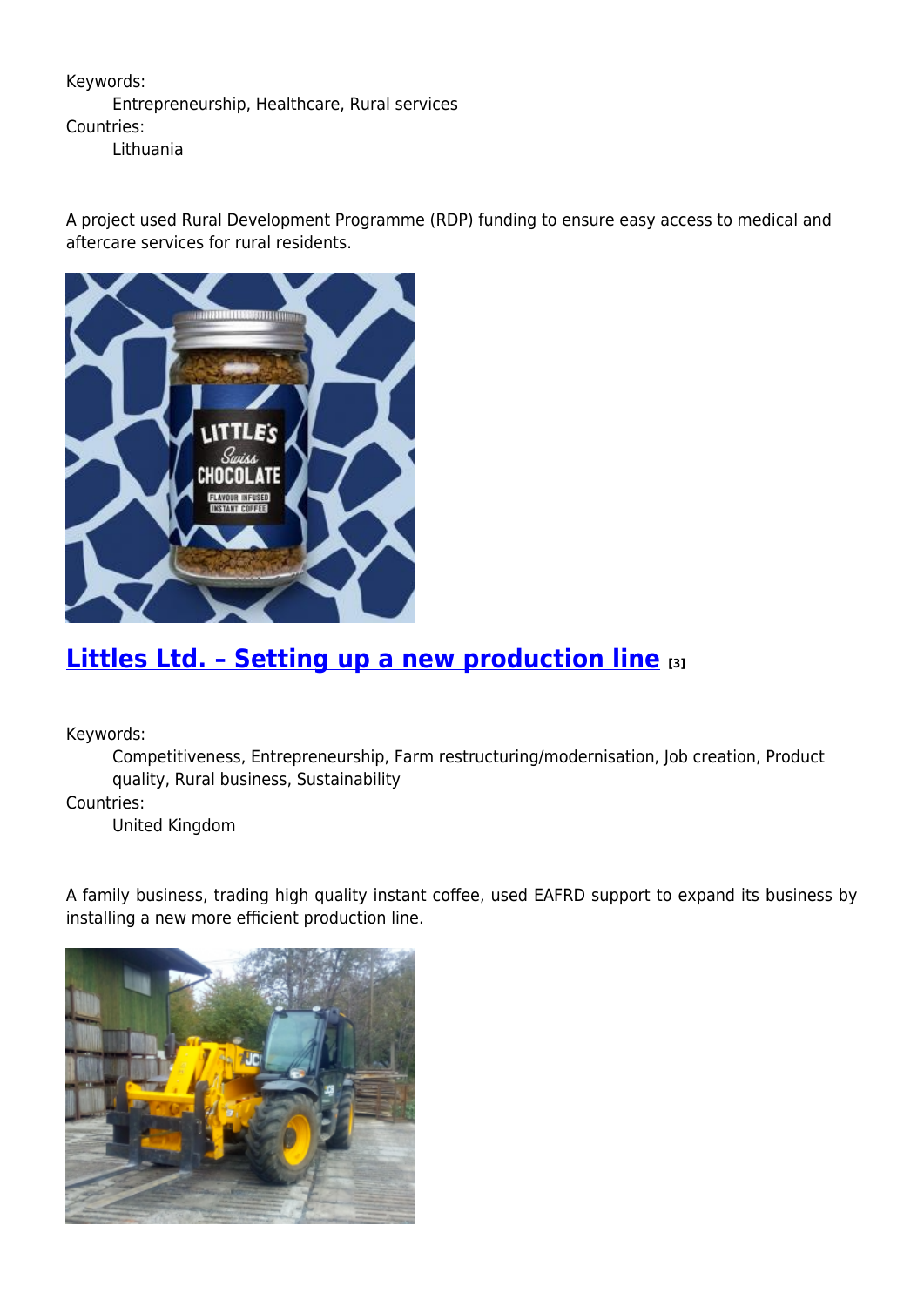# **[Diversification to non-agricultural activities on the farm](https://enrd.ec.europa.eu/projects-practice/diversification-non-agricultural-activities-farm-abraham_en) [Abraham](https://enrd.ec.europa.eu/projects-practice/diversification-non-agricultural-activities-farm-abraham_en) [4]**

Keywords:

Competitiveness, Diversification, Entrepreneurship, Farm restructuring/modernisation, Rural business

Countries:

Czech Republic

A diversified farm with a carpentry workshop, used RDP support to acquire a telescopic handler in order to improve its productivity.



## **[Aurimas Macnorius – Supporting a young entrepreneur](https://enrd.ec.europa.eu/projects-practice/aurimas-macnorius-supporting-young-entrepreneur_en) [5]**

Keywords:

Demography, Diversification, Entrepreneurship, Job creation, Rural business Countries:

Lithuania

RDP support helped a young entrepreneur to acquire the necessary equipment in order to start his own wood construction business in an area of high unemployment.



**[A feasibility study to upscale a biocomposite production line](https://enrd.ec.europa.eu/projects-practice/feasibility-study-upscale-biocomposite-production-line_en) [6]**